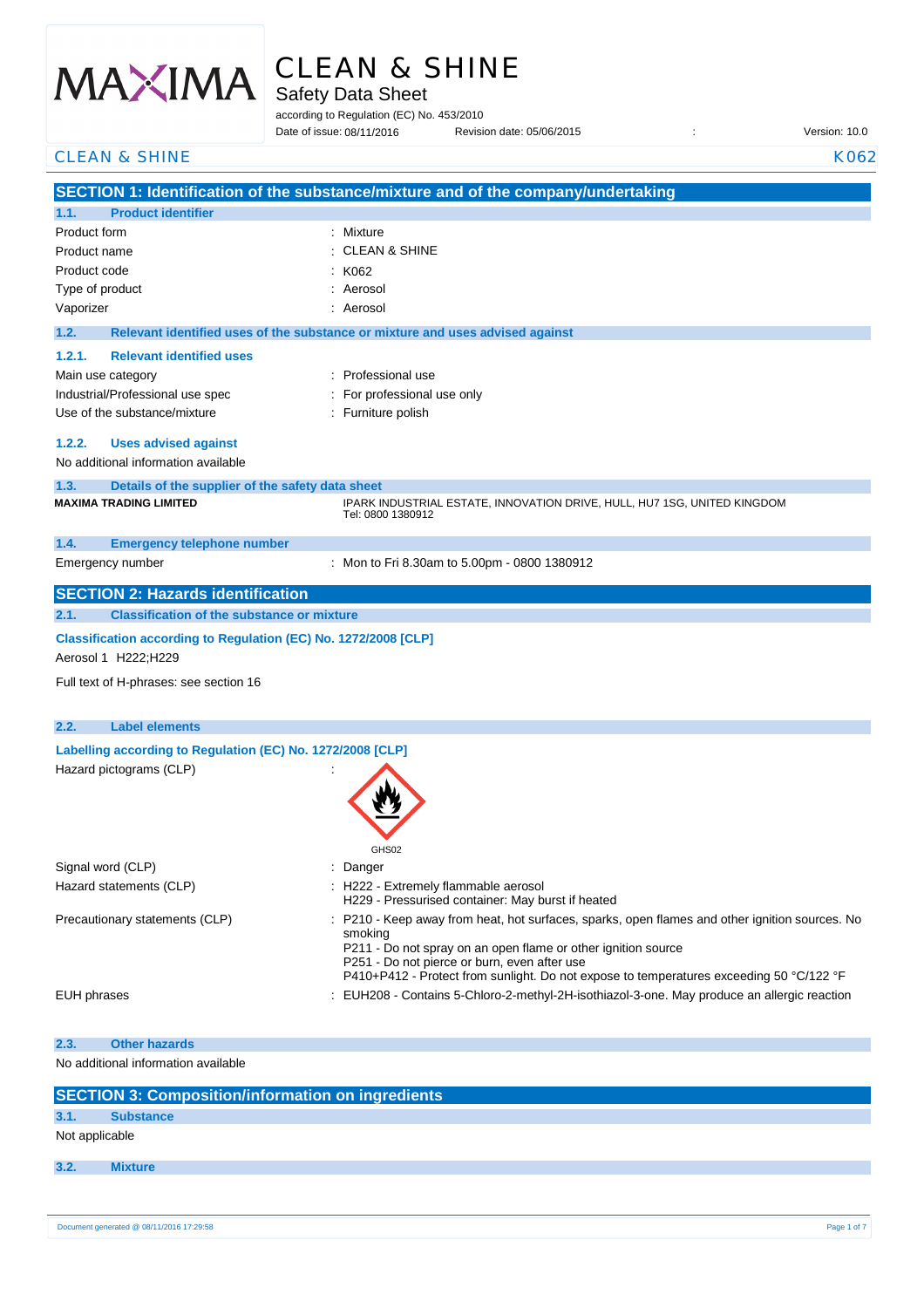# Safety Data Sheet

according to Regulation (EC) No. 453/2010

| <b>Name</b>                                                                     | <b>Product identifier</b>                                                                                 | $\frac{9}{6}$ | <b>Classification according to</b><br>Directive 67/548/EEC | <b>Classification according to</b><br><b>Regulation (EC) No.</b><br>1272/2008 [CLP] |
|---------------------------------------------------------------------------------|-----------------------------------------------------------------------------------------------------------|---------------|------------------------------------------------------------|-------------------------------------------------------------------------------------|
| Hydrocarbons, C10-13, n-alkanes,<br>isoalkanes, cyclics, < 2% aromatics         | (CAS No) 64742-48-9<br>(EC no) 918-481-9<br>(EC index no) 649-327-00-6<br>(REACH-no) 01-<br>2119457273-39 | $15 - 30$     | R <sub>10</sub>                                            | Flam. Lig. 3, H226<br>Asp. Tox. 1, H304                                             |
| butane<br>substance with national workplace exposure<br>$limit(s)$ (DK, GB, IE) | (CAS No) 106-97-8<br>(EC no) 203-448-7<br>(EC index no) 601-004-00-0                                      | $15 - 30$     | $F +: R12$                                                 | Flam, Gas 1, H220<br>Press, Gas                                                     |
| propane<br>substance with national workplace exposure<br>$limit(s)$ (DK, $IE$ ) | (CAS No) 74-98-6<br>(EC no) 200-827-9<br>(EC index no) 601-003-00-5                                       | $5 - 15$      | $F +: R12$                                                 | Flam, Gas 1, H220                                                                   |

Full text of R- and H-phrases: see section 16

| <b>SECTION 4: First aid measures</b>                                                                                                                                                                                                                       |                                                                                                                                                                                                                                                                                                                                                                                                 |  |
|------------------------------------------------------------------------------------------------------------------------------------------------------------------------------------------------------------------------------------------------------------|-------------------------------------------------------------------------------------------------------------------------------------------------------------------------------------------------------------------------------------------------------------------------------------------------------------------------------------------------------------------------------------------------|--|
| 4.1.<br><b>Description of first aid measures</b>                                                                                                                                                                                                           |                                                                                                                                                                                                                                                                                                                                                                                                 |  |
| First-aid measures general<br>First-aid measures after inhalation<br>First-aid measures after skin contact<br>First-aid measures after eye contact                                                                                                         | : Get medical advice/attention if you feel unwell.<br>Remove person to fresh air and keep comfortable for breathing.<br>Wash with plenty of soap and water.<br>IF IN EYES: Rinse cautiously with water for several minutes. Remove contact lenses, if present<br>and easy to do. Continue rinsing. If eye irritation persists: Get medical advice/attention.                                    |  |
| First-aid measures after ingestion                                                                                                                                                                                                                         | : Do NOT induce vomiting. Rinse mouth. Drink plenty of water. Get medical advice/attention.                                                                                                                                                                                                                                                                                                     |  |
| 4.2.<br>Most important symptoms and effects, both acute and delayed<br>Symptoms/injuries<br>Symptoms/injuries after inhalation<br>Symptoms/injuries after skin contact<br>Symptoms/injuries after eye contact<br>Symptoms/injuries after ingestion<br>4.3. | Not expected to present a significant hazard under anticipated conditions of normal use.<br>May cause respiratory irritation.<br>Repeated exposure may cause skin dryness or cracking.<br>Causes eye irritation.<br>May cause a light irritation of the linings of the mouth, throat, and gastrointestinal tract.<br>Indication of any immediate medical attention and special treatment needed |  |
| Treat symptomatically.                                                                                                                                                                                                                                     |                                                                                                                                                                                                                                                                                                                                                                                                 |  |
| <b>SECTION 5: Firefighting measures</b>                                                                                                                                                                                                                    |                                                                                                                                                                                                                                                                                                                                                                                                 |  |
| <b>Extinguishing media</b><br>5.1.                                                                                                                                                                                                                         |                                                                                                                                                                                                                                                                                                                                                                                                 |  |
| Suitable extinguishing media                                                                                                                                                                                                                               | : Carbon dioxide. Dry powder. Foam.                                                                                                                                                                                                                                                                                                                                                             |  |
| 5.2.<br>Special hazards arising from the substance or mixture                                                                                                                                                                                              |                                                                                                                                                                                                                                                                                                                                                                                                 |  |
| Fire hazard                                                                                                                                                                                                                                                | Extremely flammable aerosol.                                                                                                                                                                                                                                                                                                                                                                    |  |
| Explosion hazard                                                                                                                                                                                                                                           | Explosion risk in case of fire.                                                                                                                                                                                                                                                                                                                                                                 |  |
| 5.3.<br><b>Advice for firefighters</b>                                                                                                                                                                                                                     |                                                                                                                                                                                                                                                                                                                                                                                                 |  |
| Firefighting instructions                                                                                                                                                                                                                                  | : Use water spray or fog for cooling exposed containers.                                                                                                                                                                                                                                                                                                                                        |  |
| <b>SECTION 6: Accidental release measures</b>                                                                                                                                                                                                              |                                                                                                                                                                                                                                                                                                                                                                                                 |  |
| Personal precautions, protective equipment and emergency procedures<br>6.1.                                                                                                                                                                                |                                                                                                                                                                                                                                                                                                                                                                                                 |  |
| General measures                                                                                                                                                                                                                                           | : Remove ignition sources.                                                                                                                                                                                                                                                                                                                                                                      |  |
| 6.1.1.<br>For non-emergency personnel<br><b>Emergency procedures</b>                                                                                                                                                                                       | : Evacuate unnecessary personnel.                                                                                                                                                                                                                                                                                                                                                               |  |
| 6.1.2.<br>For emergency responders<br>Protective equipment                                                                                                                                                                                                 | : Use personal protective equipment as required.                                                                                                                                                                                                                                                                                                                                                |  |
| 6.2.<br><b>Environmental precautions</b>                                                                                                                                                                                                                   |                                                                                                                                                                                                                                                                                                                                                                                                 |  |
| Avoid release to the environment.                                                                                                                                                                                                                          |                                                                                                                                                                                                                                                                                                                                                                                                 |  |
| Methods and material for containment and cleaning up<br>6.3.                                                                                                                                                                                               |                                                                                                                                                                                                                                                                                                                                                                                                 |  |
| : Collect spillage.<br>For containment                                                                                                                                                                                                                     |                                                                                                                                                                                                                                                                                                                                                                                                 |  |
| Methods for cleaning up                                                                                                                                                                                                                                    | Soak up spills with inert solids, such as clay or diatomaceous earth as soon as possible.                                                                                                                                                                                                                                                                                                       |  |
| <b>Reference to other sections</b><br>6.4.                                                                                                                                                                                                                 |                                                                                                                                                                                                                                                                                                                                                                                                 |  |
|                                                                                                                                                                                                                                                            | For further information refer to section 8: "Exposure controls/personal protection". For further information refer to section 13.                                                                                                                                                                                                                                                               |  |
| <b>SECTION 7: Handling and storage</b>                                                                                                                                                                                                                     |                                                                                                                                                                                                                                                                                                                                                                                                 |  |

#### **7.1. Precautions for safe handling** Additional hazards when processed : Pressurized container: Do not pierce or burn, even after use.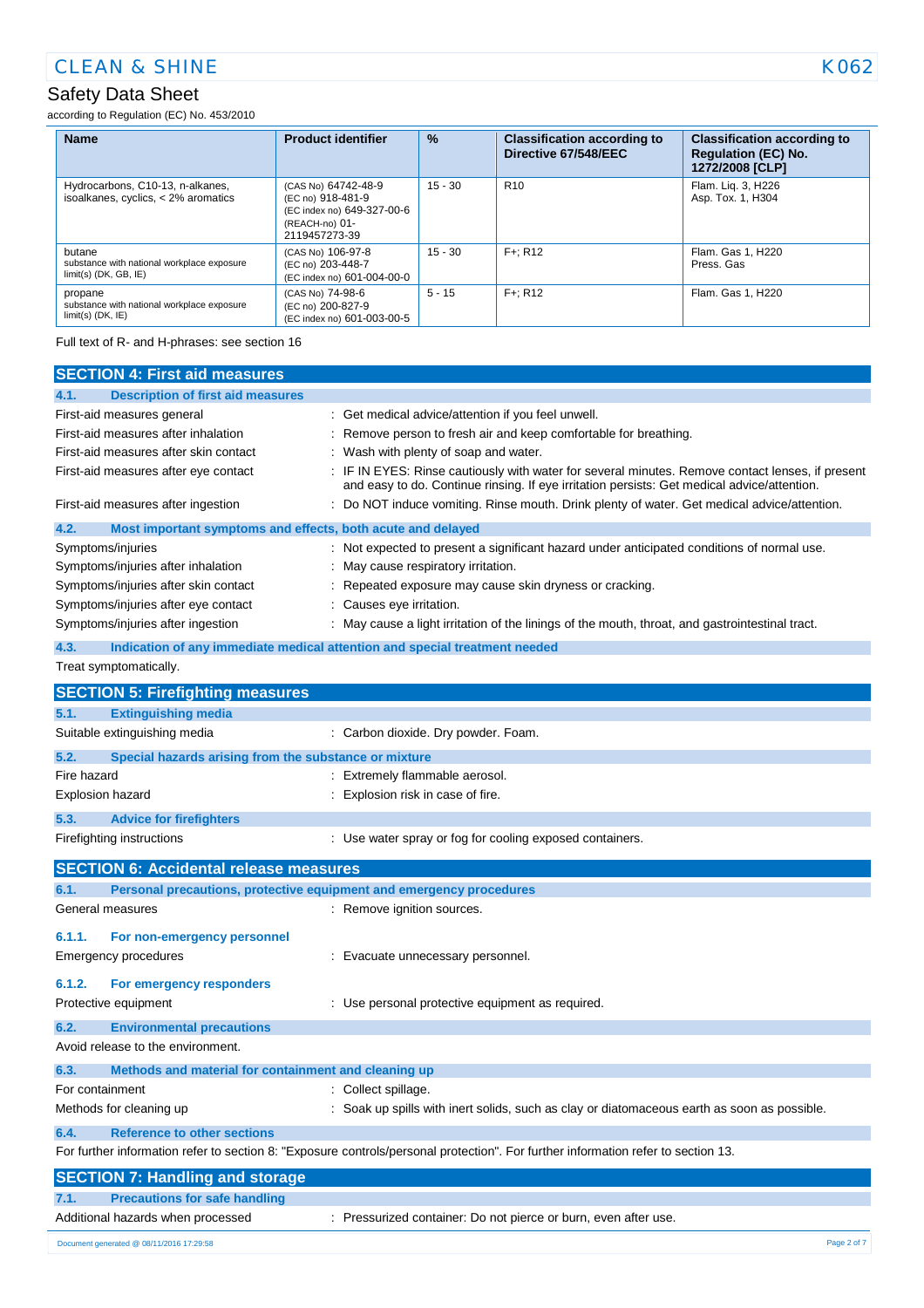# Safety Data Sheet

according to Regulation (EC) No. 453/2010

| Precautions for safe handling                                        | : Do not spray on an open flame or other ignition source.                                                            |  |
|----------------------------------------------------------------------|----------------------------------------------------------------------------------------------------------------------|--|
| Hygiene measures                                                     | : Do not eat, drink or smoke when using this product.                                                                |  |
| Conditions for safe storage, including any incompatibilities<br>7.2. |                                                                                                                      |  |
| <b>Technical measures</b>                                            | : Does not require any specific or particular technical measures.                                                    |  |
| Storage conditions                                                   | : Keep away from ignition sources. Protect from sunlight. Do not expose to temperatures<br>exceeding 50 $°C/122$ °F. |  |
| Incompatible products                                                | : Oxidizing agent. Strong acids. Strong bases.                                                                       |  |
| Incompatible materials                                               | Direct sunlight. Heat sources. Sources of ignition.<br>t.                                                            |  |
| Special rules on packaging                                           | : Keep only in original container.                                                                                   |  |
| 7.3.<br><b>Specific end use(s)</b>                                   |                                                                                                                      |  |

No additional information available

## **SECTION 8: Exposure controls/personal protection**

| 8.1.<br><b>Control parameters</b> |                                               |                                                                             |
|-----------------------------------|-----------------------------------------------|-----------------------------------------------------------------------------|
| propane (74-98-6)                 |                                               |                                                                             |
| Denmark                           | Local name                                    | Propan                                                                      |
| Denmark                           | Grænseværdie (langvarig) (mg/m <sup>3</sup> ) | 1800 mg/m <sup>3</sup>                                                      |
| Denmark                           | Grænseværdie (langvarig) (ppm)                | 1000 ppm                                                                    |
| Ireland                           | Local name                                    | Propane                                                                     |
| Ireland                           | OEL (8 hours ref) (ppm)                       | 1000 ppm                                                                    |
| Ireland                           | Notes (IE)                                    | Asphx                                                                       |
| butane (106-97-8)                 |                                               |                                                                             |
| Denmark                           | Local name                                    | n-Butan                                                                     |
| Denmark                           | Grænseværdie (langvarig) (mg/m <sup>3</sup> ) | 1200 mg/m <sup>3</sup>                                                      |
| Denmark                           | Grænseværdie (langvarig) (ppm)                | 500 ppm                                                                     |
| Ireland                           | Local name                                    | <b>Butane</b>                                                               |
| Ireland                           | OEL (8 hours ref) (ppm)                       | 1000 ppm                                                                    |
| United Kingdom                    | Local name                                    | <b>Butane</b>                                                               |
| United Kingdom                    | WEL TWA (mg/m <sup>3</sup> )                  | 1450 mg/m <sup>3</sup>                                                      |
| United Kingdom                    | WEL TWA (ppm)                                 | 600 ppm                                                                     |
| United Kingdom                    | WEL STEL (mg/m <sup>3</sup> )                 | 1810 mg/m <sup>3</sup>                                                      |
| United Kingdom                    | WEL STEL (ppm)                                | 750 ppm                                                                     |
| United Kingdom                    | Remark (WEL)                                  | Carc, (only applies if Butane contains more than 0.1%<br>of buta-1,3-diene) |

| 8.2.<br><b>Exposure controls</b>  |                                                        |
|-----------------------------------|--------------------------------------------------------|
| Materials for protective clothing | : Not required for normal conditions of use            |
| Hand protection                   | : In case of repeated or prolonged contact wear gloves |
| Eye protection                    | : Not required for normal conditions of use            |
| Skin and body protection          | : Not required for normal conditions of use            |
| Respiratory protection            | : Not required for normal conditions of use            |

| <b>SECTION 9: Physical and chemical properties</b>            |                     |  |  |  |
|---------------------------------------------------------------|---------------------|--|--|--|
| 9.1.<br>Information on basic physical and chemical properties |                     |  |  |  |
| Physical state                                                | $:$ Liquid          |  |  |  |
| Appearance                                                    | : Aerosol.          |  |  |  |
| Colour                                                        | : Colourless.       |  |  |  |
| Odour                                                         | $:$ sharp.          |  |  |  |
| Odour threshold                                               | : No data available |  |  |  |
| pH                                                            | : No data available |  |  |  |
| Relative evaporation rate (butylacetate=1)                    | : No data available |  |  |  |
| Melting point                                                 | : No data available |  |  |  |
| Freezing point                                                | : No data available |  |  |  |
| Boiling point                                                 | : No data available |  |  |  |
|                                                               |                     |  |  |  |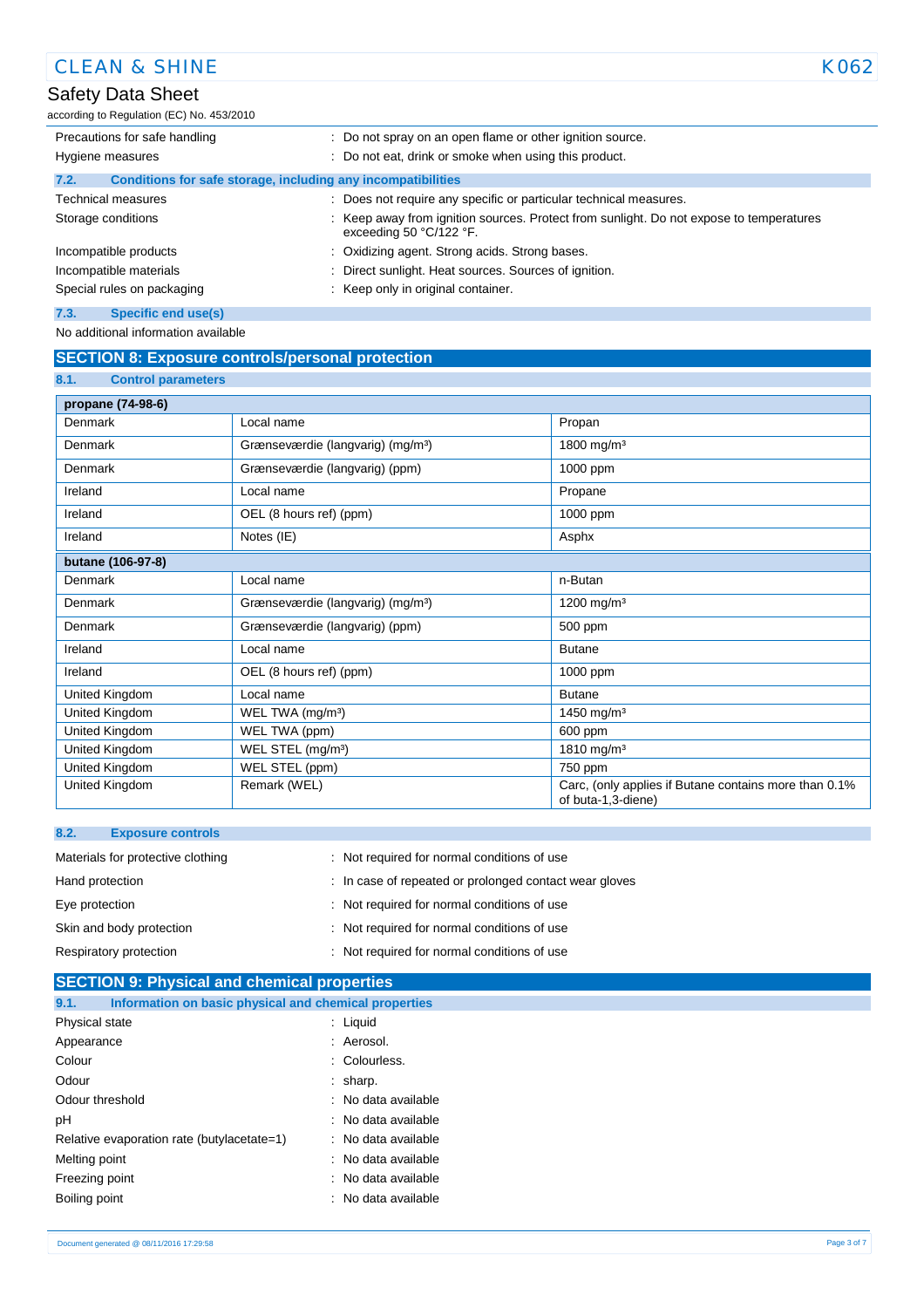# Safety Data Sheet

according to Regulation (EC) No. 453/2010

| : No data available |
|---------------------|
|                     |
| : No data available |
| : No data available |
| : No data available |
| : No data available |
| : No data available |
| : 0.77              |
| : No data available |
| : No data available |
| : No data available |
| : No data available |
| : No data available |
| : No data available |
| : No data available |
|                     |

#### **9.2. Other information**

No additional information available

|       | <b>SECTION 10: Stability and reactivity</b> |
|-------|---------------------------------------------|
| 10.1. | <b>Reactivity</b>                           |
|       | Pressurised container: May burst if heated. |
| 10.2. | <b>Chemical stability</b>                   |
|       | Stable under normal conditions.             |
| 10.3. | <b>Possibility of hazardous reactions</b>   |
|       | No additional information available         |
| 10.4. | <b>Conditions to avoid</b>                  |
|       | Direct sunlight. Heat. Open flame.          |
| 10.5. | <b>Incompatible materials</b>               |
|       | No additional information available         |
| 10.6. | <b>Hazardous decomposition products</b>     |

No additional information available

| <b>SECTION 11: Toxicological information</b>          |                             |
|-------------------------------------------------------|-----------------------------|
| Information on toxicological effects<br>11.1.         |                             |
| Acute toxicity                                        | : Not classified            |
| Skin corrosion/irritation                             | : Not classified            |
| Serious eye damage/irritation                         | : Not classified            |
| Respiratory or skin sensitisation                     | : Not classified            |
| Germ cell mutagenicity                                | : Not classified            |
| Carcinogenicity                                       | $\therefore$ Not classified |
| Reproductive toxicity                                 | : Not classified            |
| Specific target organ toxicity (single exposure)      | : Not classified            |
| Specific target organ toxicity (repeated<br>exposure) | : Not classified            |
| Aspiration hazard                                     | Not classified              |

## **LEMON CLEANER POLISH** Vaporizer **Access** Aerosol

|  |  |  |  |  |  |  | <b>SECTION 12: Ecological information</b> |  |  |  |
|--|--|--|--|--|--|--|-------------------------------------------|--|--|--|
|--|--|--|--|--|--|--|-------------------------------------------|--|--|--|

**12.1. Toxicity**

| Hydrocarbons, C10-13, n-alkanes, isoalkanes, cyclics, < 2% aromatics (64742-48-9) |                                     |  |  |  |
|-----------------------------------------------------------------------------------|-------------------------------------|--|--|--|
| LC50 fishes 1                                                                     | > 1000 ma/l                         |  |  |  |
| EC50 other aquatic organisms 1                                                    | $>$ 1000 mg/l EC50 waterflea (48 h) |  |  |  |
| EC50 other aquatic organisms 2                                                    | > 1000 mg/l IC50 algea (72 h) mg/l  |  |  |  |

#### **12.2. Persistence and degradability**

No additional information available

08/06/2015 EN (English) 4/7 Document generated @ 08/11/2016 17:29:58 Page 4 of 7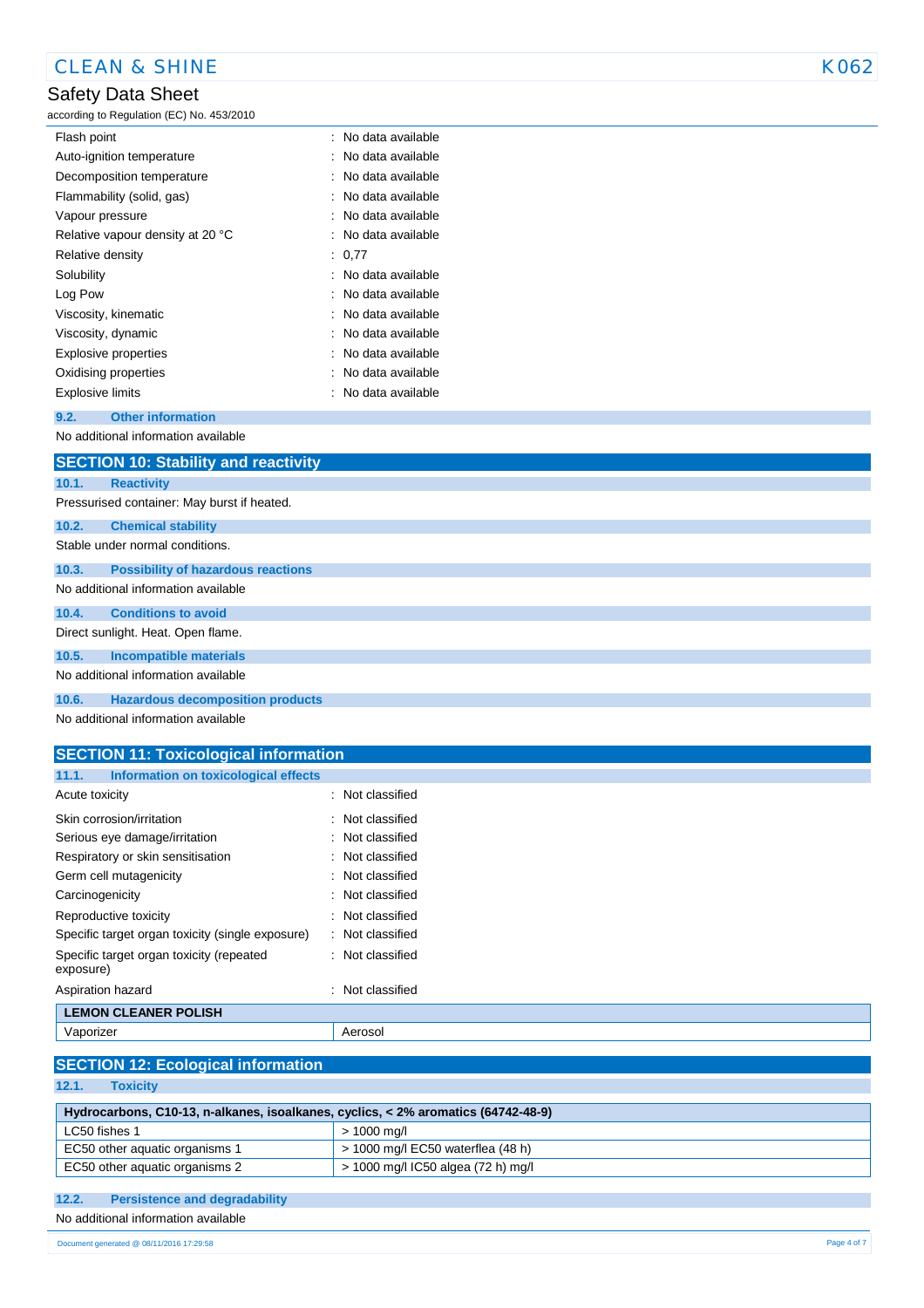| <b>CLEAN &amp; SHINE</b>                                                                     |                                                       | K062 |
|----------------------------------------------------------------------------------------------|-------------------------------------------------------|------|
| Safety Data Sheet                                                                            |                                                       |      |
| according to Regulation (EC) No. 453/2010                                                    |                                                       |      |
| 12.3.<br><b>Bioaccumulative potential</b>                                                    |                                                       |      |
| No additional information available                                                          |                                                       |      |
| 12.4.<br><b>Mobility in soil</b>                                                             |                                                       |      |
| No additional information available                                                          |                                                       |      |
| 12.5.<br><b>Results of PBT and vPvB assessment</b><br>No additional information available    |                                                       |      |
|                                                                                              |                                                       |      |
| 12.6.<br><b>Other adverse effects</b><br>No additional information available                 |                                                       |      |
|                                                                                              |                                                       |      |
| <b>SECTION 13: Disposal considerations</b><br>13.1.<br><b>Waste treatment methods</b>        |                                                       |      |
| Waste disposal recommendations                                                               | : Do not pierce or burn, even after use.              |      |
|                                                                                              |                                                       |      |
| <b>SECTION 14: Transport information</b><br>In accordance with ADR / RID / IMDG / IATA / ADN |                                                       |      |
|                                                                                              |                                                       |      |
| 14.1.<br><b>UN number</b><br>UN-No. (ADR)                                                    | : 1950                                                |      |
| UN-No. (IMDG)                                                                                | : 1950                                                |      |
| UN-No.(IATA)                                                                                 | : 1950                                                |      |
| 14.2.<br><b>UN proper shipping name</b>                                                      |                                                       |      |
| Proper Shipping Name (ADR)                                                                   | : AEROSOLS                                            |      |
| Proper Shipping Name (IMDG)                                                                  | : AEROSOLS                                            |      |
| Proper Shipping Name (IATA)<br>Transport document description (ADR)                          | : AEROSOLS, FLAMMABLE<br>: UN 1950 AEROSOLS, 2.1, (D) |      |
| Transport document description (IMDG)                                                        | : UN 1950 AEROSOLS, 2.1                               |      |
| 14.3.<br><b>Transport hazard class(es)</b>                                                   |                                                       |      |
| <b>ADR</b>                                                                                   |                                                       |      |
| Transport hazard class(es) (ADR)                                                             | : 2.1                                                 |      |
| Danger labels (ADR)                                                                          | : 2.1                                                 |      |
|                                                                                              | ÷                                                     |      |
|                                                                                              | <b>ALL</b>                                            |      |
|                                                                                              |                                                       |      |
|                                                                                              |                                                       |      |
|                                                                                              |                                                       |      |
| <b>IMDG</b>                                                                                  |                                                       |      |
| Transport hazard class(es) (IMDG)<br>Danger labels (IMDG)                                    | : 2.1<br>: 2.1                                        |      |
|                                                                                              |                                                       |      |
|                                                                                              |                                                       |      |
|                                                                                              |                                                       |      |
|                                                                                              |                                                       |      |
|                                                                                              |                                                       |      |
| <b>IATA</b>                                                                                  |                                                       |      |
| Transport hazard class(es) (IATA)                                                            | : 2.1                                                 |      |
| Hazard labels (IATA)                                                                         | : 2.1                                                 |      |
|                                                                                              |                                                       |      |
|                                                                                              |                                                       |      |
|                                                                                              |                                                       |      |
|                                                                                              |                                                       |      |
|                                                                                              |                                                       |      |
|                                                                                              |                                                       |      |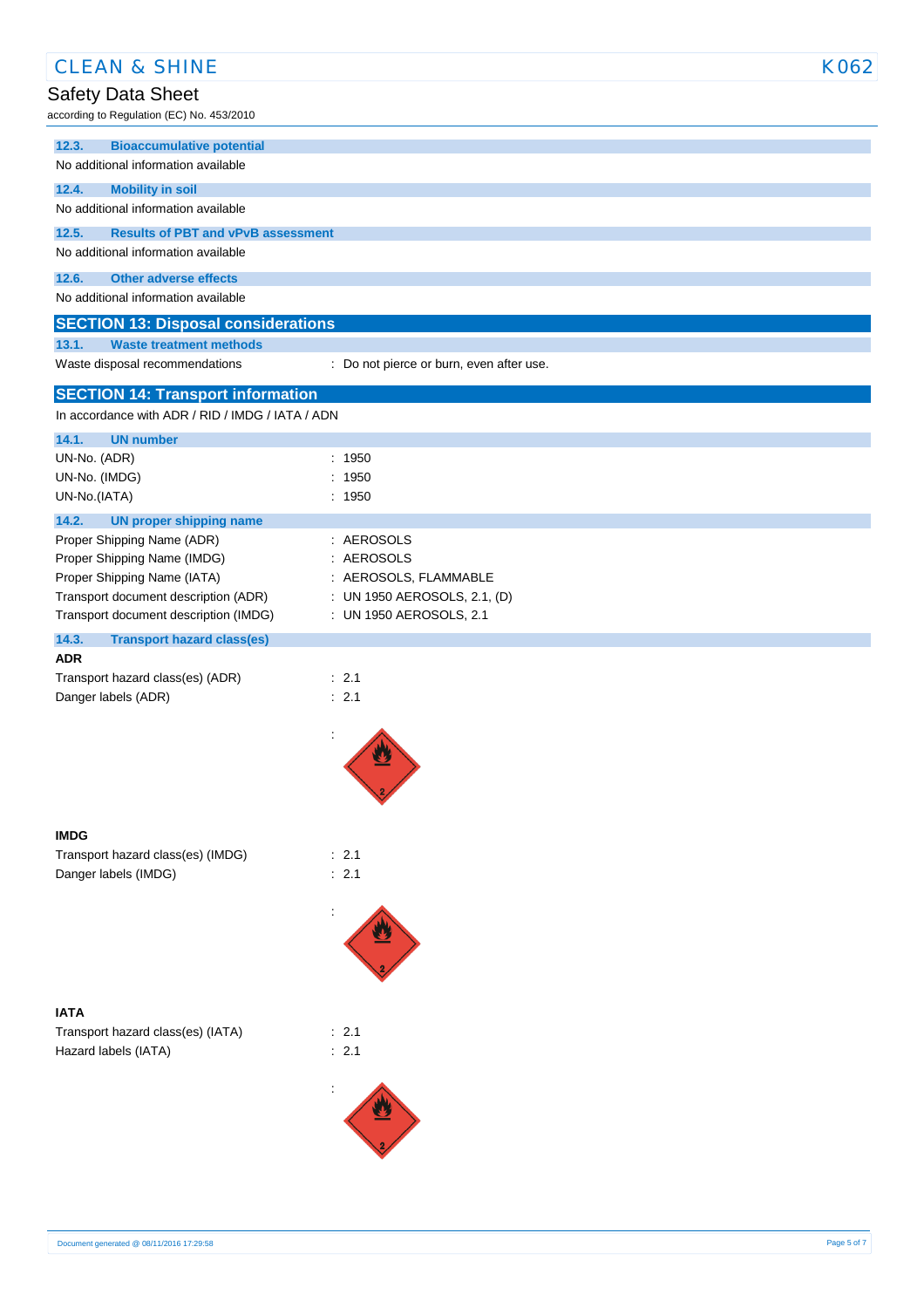| <b>CLEAN &amp; SHINE</b>                                                          |                                          | K062 |
|-----------------------------------------------------------------------------------|------------------------------------------|------|
| Safety Data Sheet                                                                 |                                          |      |
| according to Regulation (EC) No. 453/2010                                         |                                          |      |
| 14.4.<br><b>Packing group</b>                                                     |                                          |      |
| Packing group (ADR)                                                               | : Not applicable                         |      |
| Packing group (IMDG)                                                              | : Not applicable                         |      |
| Packing group (IATA)                                                              | : Not applicable                         |      |
| 14.5.<br><b>Environmental hazards</b>                                             |                                          |      |
| Dangerous for the environment                                                     | $\therefore$ No                          |      |
| Marine pollutant                                                                  | : No                                     |      |
| Other information                                                                 | : No supplementary information available |      |
|                                                                                   |                                          |      |
| 14.6.<br><b>Special precautions for user</b>                                      |                                          |      |
| - Overland transport                                                              |                                          |      |
| Classification code (ADR)                                                         | : 5F                                     |      |
| Special provisions (ADR)                                                          | : 190, 327, 344, 625                     |      |
| Limited quantities (ADR)                                                          | : 1L                                     |      |
| Excepted quantities (ADR)                                                         | $\pm 50$                                 |      |
| Packing instructions (ADR)                                                        | : P207, LP02                             |      |
| Special packing provisions (ADR)                                                  | : PP87, RR6, L2                          |      |
| Mixed packing provisions (ADR)                                                    | : MP9                                    |      |
| Transport category (ADR)                                                          | $\therefore$ 2                           |      |
| Special provisions for carriage - Packages<br>(ADR)                               | $\therefore$ V14                         |      |
| Special provisions for carriage - Loading,<br>unloading and handling (ADR)        | : CV9, CV12                              |      |
| Special provisions for carriage - Operation<br>(ADR)                              | $\cdot$ S2                               |      |
| Tunnel restriction code (ADR)                                                     | $\therefore$ D                           |      |
| - Transport by sea                                                                |                                          |      |
| Special provisions (IMDG)                                                         | : 63, 190, 277, 327, 344, 959            |      |
| Limited quantities (IMDG)                                                         | $:$ SP277                                |      |
| Excepted quantities (IMDG)                                                        | $\cdot$ EO                               |      |
| Packing instructions (IMDG)                                                       | : P207, LP02                             |      |
| Special packing provisions (IMDG)                                                 | : PP87, L2                               |      |
| EmS-No. (Fire)                                                                    | $: F-D$                                  |      |
| EmS-No. (Spillage)                                                                | : S-U                                    |      |
| Stowage category (IMDG)                                                           | : None                                   |      |
| - Air transport                                                                   |                                          |      |
| PCA Excepted quantities (IATA)                                                    | $\therefore$ EO                          |      |
| PCA Limited quantities (IATA)                                                     | $:$ Y203                                 |      |
| PCA limited quantity max net quantity (IATA)                                      | : 30kgG                                  |      |
| PCA packing instructions (IATA)                                                   | : 203                                    |      |
| PCA max net quantity (IATA)                                                       | : 75kg                                   |      |
| CAO packing instructions (IATA)                                                   | : 203                                    |      |
| CAO max net quantity (IATA)                                                       | : 150kg                                  |      |
| Special provisions (IATA)                                                         | $:$ A145, A167, A802                     |      |
| ERG code (IATA)                                                                   | : 10L                                    |      |
| 14.7.<br>Transport in bulk according to Annex II of MARPOL 73/78 and the IBC Code |                                          |      |
| IBC code                                                                          | : Not applicable.                        |      |
|                                                                                   |                                          |      |

| <b>SECTION 15: Regulatory information</b> |  |
|-------------------------------------------|--|
|                                           |  |

**15.1. Safety, health and environmental regulations/legislation specific for the substance or mixture**

#### **15.1.1. EU-Regulations**

Contains no substances with Annex XVII restrictions Contains no substance on the REACH candidate list Contains no REACH Annex XIV substances

#### **15.1.2. National regulations**